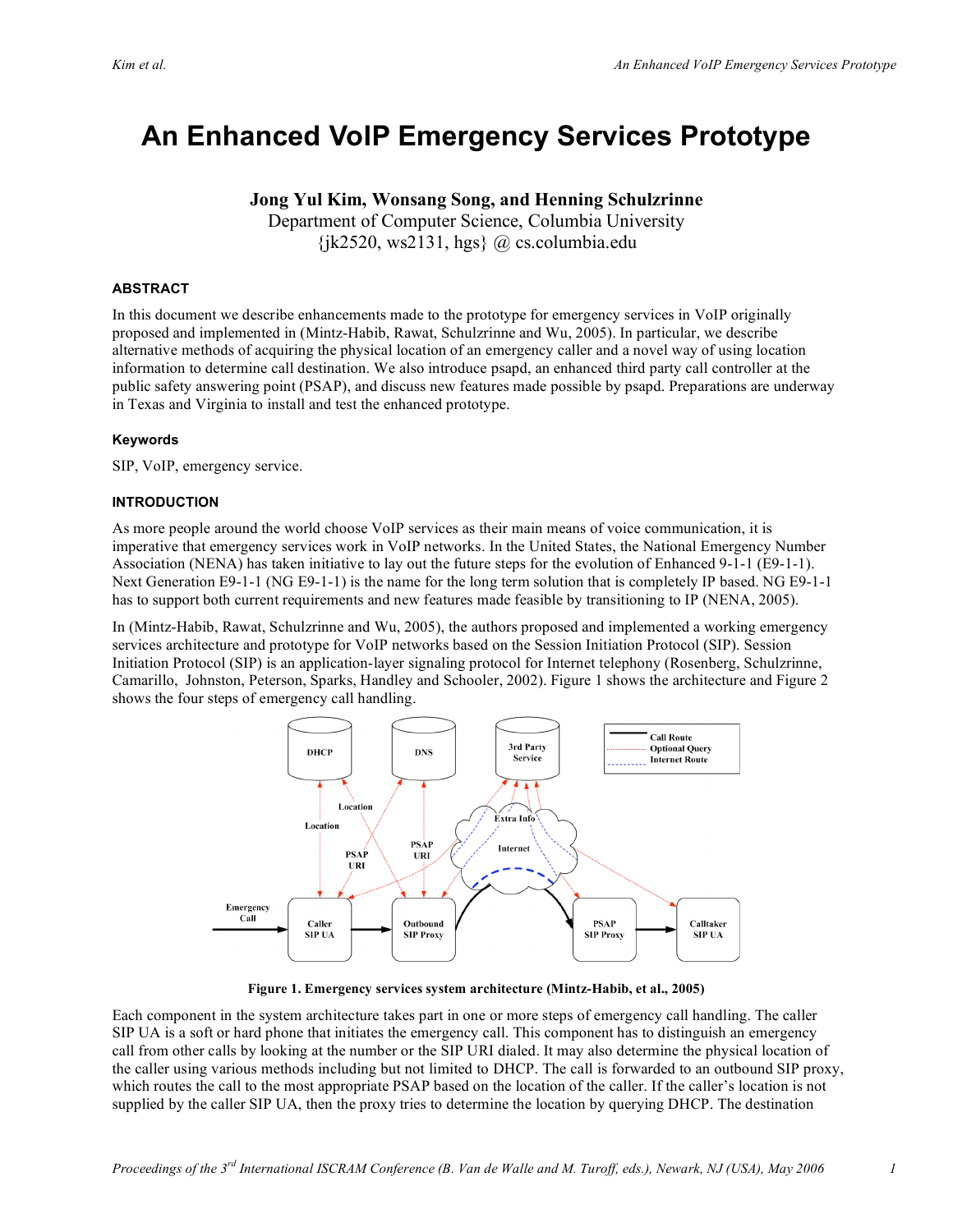PSAP is found by querying DNS server using a technique called DNS SOS. DNS SOS provides a mapping between civic address or geographic coordinates to PSAP URIs (Rosen, 2005). Once the PSAP URI is determined and the call is routed to that PSAP, it is then forwarded to a call taker SIP UA, which displays not only the caller's contact number or SIP URI and geographic location on a map, but also other related information such as pointers to the floor plan or the caller's medical history if provided. 3rd party services can also provide extra information. These steps are summarized in Figure 2 below.



**Figure 2. Control Flow for Emergency Call Handling (Mintz-Habib, et al., 2005)**

In their implementation, they used the Columbia SIP User Agent (SIPc) and other hardware UAs for the caller SIP UA, Columbia InterNet Extensible Multimedia Architecture (CINEMA) for the SIP proxy, and SIPc for the call taker SIP UA.

While continuing to follow the architecture and the steps of call handling, we integrated novel solutions, modified components, and added new features. We are guided in our efforts by "NENA IP Capable PSAP Features And Capabilities Standard" (NENA, 2005).

In the remainder of our paper, we describe in detail the novel solutions and implementation details of the work.

## **DETERMINING THE LOCATION OF AN EMERGENCY CALLER**

There are many ways to determine the location of an emergency caller and there is no single solution that works in every situation. (Mintz-Habib, et al., 2005) proposed and implemented methods using Dynamic Host Configuration Protocol (DHCP), Global Positioning System (GPS), and manual entry by users. Here we introduce another solution using Cisco Discovery Protocol (CDP).

#### **Cisco Discovery Protocol**

Cisco Discovery Protocol (CDP) is a protocol used for discovering devices on a network (Cisco, 2004). All CDPenabled Cisco switches send periodic messages to a well-known multicast address (Cisco, 2004). Message interval is usually set to once per minute. CDP messages contain the name of the switch and the ID of the port that is sending the message (Cisco, 2004).

We believe that the area covered by a switch/port is small enough to be useful for emergency calling purposes. Switches cover a floor or half a floor, but each port leads to a jack in a specific room, so port information yields room-level accuracy. To get location data from switch and port information, we use a database located in each administrative domain that contains the mapping between the two.



**Figure 3. Location determination using CDP**

Figure 3 shows our implementation of this method. At startup, SIPc invokes cdpCap, which listens on the network and sends the switch/port information to SIPc whenever it captures a CDP advertisement. Then SIPc queries the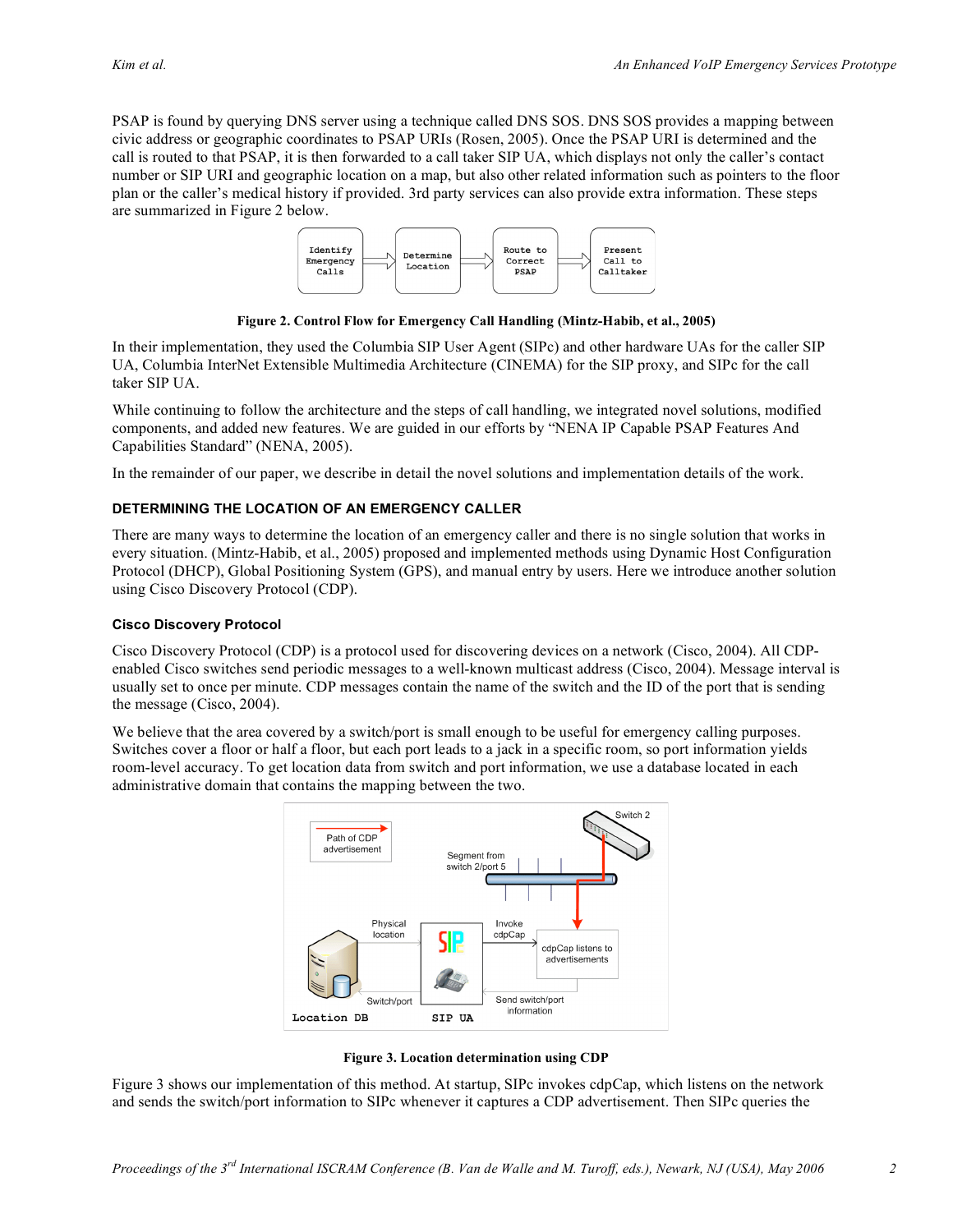central database for the location using switch/port information. The location is discarded after 65 seconds unless the same switch/port is advertised a minute later. If the switch/port information changes, then a new query is sent to the database and the location is updated.

However, this method requires network administrators to manage a central database that contains mappings between switch/port and the physical location. The additional burden imposed on network administrators would depend on how frequently switches are replaced or moved around.

We must mention here that while CDP is Cisco-specific, many other Ethernet switch vendors have similar protocols. Also, there is a generic solution called Link Layer Discovery Protocol-Media Endpoint Discovery (LLDP-MED) which will be standardized very soon. LLDP-MED explicitly supports location identification of endpoints (LLDP-MED, 2005).

| <b>Comparison of Different Methods</b> |  |  |  |
|----------------------------------------|--|--|--|
|----------------------------------------|--|--|--|

|                     | CDP                                                                                                                        | <b>DHCP</b>                                                                                                                          | <b>GPS</b>                                                                                                        | Manual Entry                                                    |
|---------------------|----------------------------------------------------------------------------------------------------------------------------|--------------------------------------------------------------------------------------------------------------------------------------|-------------------------------------------------------------------------------------------------------------------|-----------------------------------------------------------------|
| Merits              | • Cisco devices are<br>ubiquitous<br>• Less burden for<br>administrators than<br><b>DHCP</b>                               | • DHCP is ubiquitous<br>Applicable to both<br>$\bullet$<br>SIP UA and SIP<br>proxy                                                   | Delivers precise<br>$\bullet$<br>location<br>• No work for<br>administrators                                      | • Is always a backup<br>method                                  |
| <b>Drawbacks</b>    | • Only works with<br>Cisco switches and<br>access points<br>Administrators<br>have to enter switch<br>$-$ location mapping | • No good for<br>wireless<br>connections<br>• Administrators<br>have to enter<br>$machine - location$<br>mapping for each<br>machine | GPS does not work<br>$\bullet$<br>indoors or when a<br>significant portion<br>of the sky is<br>blocked from view. | • No guarantee of<br>timely update<br>• Prone to human<br>error |
| Useful<br>Situation | In organizations that<br>use Cisco devices                                                                                 | In organizations<br>where computers are<br>fixed in one place                                                                        | Outdoors                                                                                                          | When all else fails                                             |

#### **Table 1. Different Methods of Location Determination**

Table 1 shows the merits and drawbacks of different methods of determining the caller's location that we've implemented. Each method has varying degrees of usefulness in different situations. There are other methods such as using bluetooth (Mintz-Habib, et al., 2005) or compiling mappings of MAC addresses and locations (Plazes, 2004).

# **ROUTING EMERGENCY CALLS**

An emergency call must be routed to an appropriate PSAP based on the location of the caller. (Mintz-Habib, et al., 2005) implemented a solution based on DNS SOS, which uses the DNS infrastructure to translate civic address or geospatial coordinates into PSAP URLs (Rosen, 2005). The fundamental problem with DNS SOS is that DNS forces a hierarchical structure upon its resource records whereas a geospatial coordinate does not imply any hierarchy. Here, we explain a new solution based on Location-to-URL Mapping Protocol (LUMP) proposed by (Schulzrinne, 2005).

LUMP is a protocol which maps a location to one or more URLs depending on the type of service requested. Location information is presented as either a civic address or geospatial coordinates. A service URN identifies the type of mapping service requested by the querying party. (Schulzrinne, 2005) proposed a URN namespace that allows to define context-dependent services. For example, emergency services can be defined as a list of URNs with the top-level service identifier 'sos', such as urn:service:sos, urn:service:sos:fire, and urn:service:sos:police.

The LUMP system consists of queriers which request a mapping service and resolvers which answer a particular query containing the civic address or the geospatial coordinates covered by the resolver. For redundancy and loadbalancing, a set of resolvers can form a cluster that shares the same mapping information and returns the same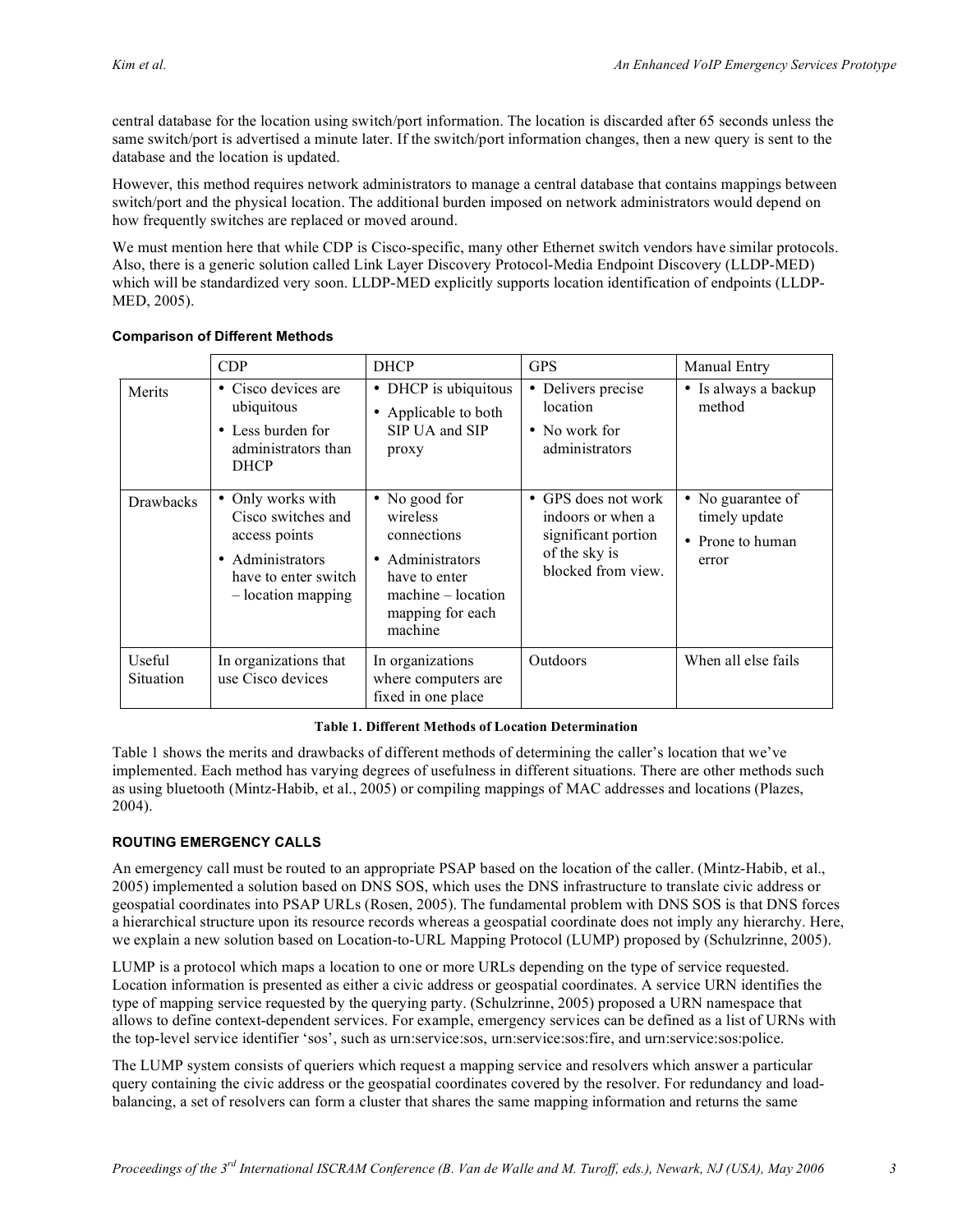results. LUMP is not bound to a structure that reflects the hierarchical nature of civic addresses. However, we organized LUMP nodes into a tree structure in which the root node serves as a nation-wide resolver, sub-nodes serve as state-wide resolvers, and so forth. Each LUMP node is assigned a LUMP URL such as "lump://leonia.nj.us". When a query comes in, a non-leaf node returns the LUMP URL of one of its child nodes that can resolve the requested location with finer granularity. A leaf node returns the URL of the PSAP that covers the requested location and the query stops.

LUMP uses web services for Remote Procedure Calls and we implemented each LUMP server using Apache Axis, which is a Java-based SOAP implementation (The Apache Software Foundation, 2005). We also used PostgreSOL with PostGIS extension to store and lookup the geospatial dataset (Refractions Research, 2005).

To determine the appropriate PSAP URL, the SIP proxy sends to the root resolver a LUMP request which includes the emergency caller's location information and the service URN such as 'urn:service:sos', indicating that this request is for mapping the location to a PSAP. The query will continue iteratively down the tree until it gets the final PSAP URL. Once the SIP proxy receives the PSAP URL, it will route the call to that PSAP.

#### **PSAPD - AN ENHANCED THIRD-PARTY CALL CONTROLLER**

The third party call controller (called psapd) is the main component inside our IP PSAP architecture, shown in Figure 4 below. It is a back-to-back SIP user agent that automatically handles all calls that are routed into the PSAP and supports advanced functions not possible in one-to-one communication. In our architecture, the capabilities of an IP PSAP are limited by what psapd can support. Therefore we had to make sure at the design phase that implementing additional functions to psapd would be easy.



**Figure 4. IP PSAP architecture (Mintz-Habib, et al. 2005)**

Psapd is written in C++ and uses the Columbia InterNet Extensible Multimedia Architecture (CINEMA) library. The library provides SIP functions and state machines that comply with RFC 3261, the SIP standard document. With the library, we were able to design and implement sophisticated call handling logic with relative ease. It is also more reliable and robust partly because the CINEMA library has been thoroughly tested and used in a wide variety of applications for four years and partly because we designed and scrutinized call handling logic carefully before writing codes.

Figure 5 below shows the basic call handling state diagram. A normal call would start from state 1, pass through states 2, 3, 4, 6, 8, and terminate in state 9. When a call comes into a PSAP, it is received and accepted by psapd and all media streams are directed to the conference server. This makes it easy to add more participants later. So, every emergency call is a conference call and participants are not directly connected to each other - call signaling is handled by psapd and media streams are handled by the conference server. After accepting the incoming call, psapd selects a call taker and sends a SIP INVITE request to that call taker along with the caller's information and the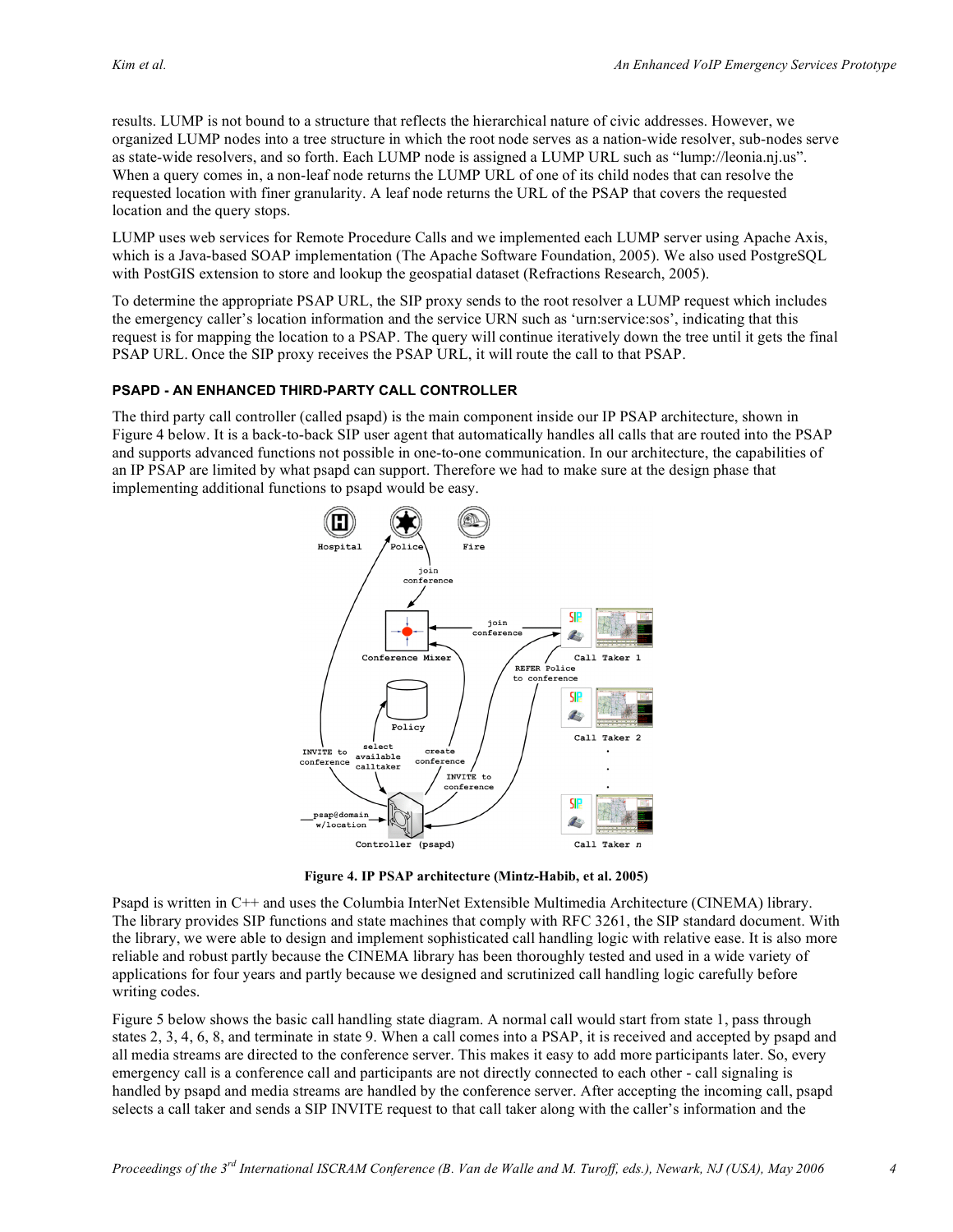conference server IP and port for media negotiations. The selection logic is written as a script which is invoked by psapd. This way, the logic can be customized easily to accommodate different policies of PSAPs. When the call taker accepts the call, he or she automatically joins the conference and a communication channel between the caller and the call taker is established. On the call taker side, the caller's location and other information are presented graphically using mapping software such as Geolynx or online mapping services such as Google Maps (GeoComm, 2005; Google, 2005). The conference is terminated and released when the call taker hangs up.

One important enhancement of psapd is faster notification of an incoming call. In the original prototype, the caller was bridged into the conference before the call taker was notified of the incoming call. With psapd, we changed the order so that the call taker is notified first, bridged into the conference upon acceptance of call, and then bridging the caller to the conference. This way, the call taker is alerted quickly and the caller is not confused by being in the conference all by oneself until the call taker is bridged in.

There can be many exceptions to the call. For example, all call takers might be busy answering other calls. In this case, psapd sends a "486 Busy Here" response. Then the SIP proxy server may try again at a later time or route the call to another PSAP. The other alternative is to queue the call within psapd but that is left as future work. Another exception is failed conference setup. For example, the conference server could go down and psapd has to deal with that situation. In this case, psapd returns a "500 Server Internal Error" response. Again, the SIP proxy may try to route the call to another PSAP.



**Figure 5. Basic Call Handling State Diagram**

In addition to call handling, we implemented new features for psapd such as language-based call distribution, better logging, call back of abandoned or disconnected calls, and text messaging among call participants. The following subsections describe implementation details of each feature.

#### **New Features**

#### *Text Messaging*

SIP supports text messaging with the SIP method MESSAGE described in RFC 3428 (Campbell, et al., 2002).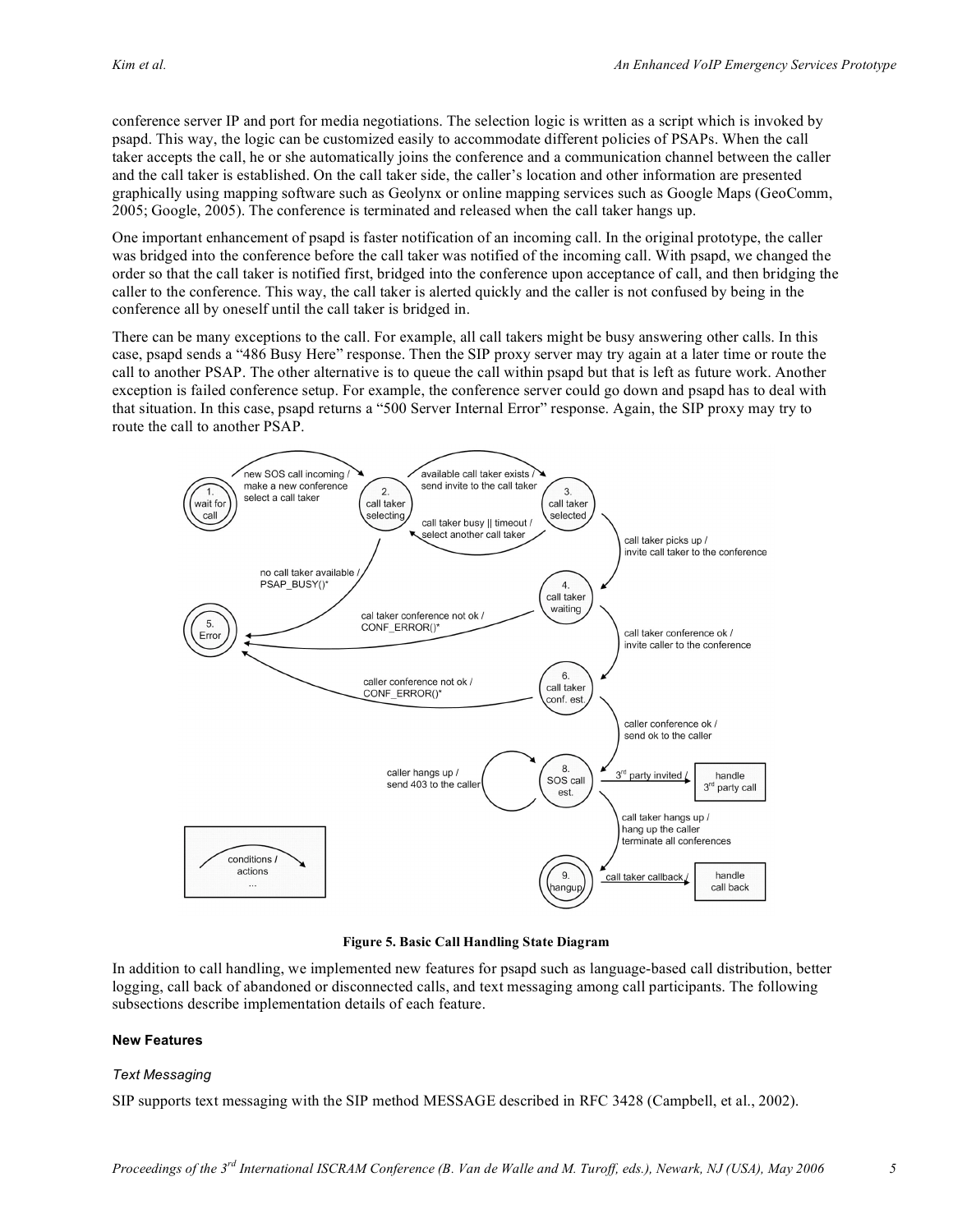Text messaging is important in many aspects of IP-based emergency services. First, it provides a communication channel for the speech and hard of hearing community. Members of this community benefit by being able to use various devices that can run SIP clients, such as PDAs or laptops, instead of using TTY/TDD (Teletypewriter / Telecommunications Device for the Deaf) which are essentially modems. When text messaging is coupled with video using these devices, call takers will get a better understanding of the situation. Second, it can be used in situations where the caller is afraid of making noise and cannot speak up. Third, Instant Messaging (IM) users may also be able to access emergency services using their favorite IM client.

To support text messaging, psapd acts like a multicast router. When one participant sends a text message it must be copied to all other participants in the call. All participants are assumed to have text messaging capability. When psapd receives a MESSAGE request, it distributes the MESSAGE request to all other participants. Participants with text messaging capability typically return "200 OK" response. If delivery failed, then a 4xx or 5xx response is returned by the receiver and psapd notifies the sender of the failure with the reason.

Psapd does not send failure responses from participants other than the caller or the primary call taker. One reason behind this is that it is critical for the caller and the primary call taker to receive text messages but not as critical for other participants. Other participants can communicate with the primary call taker using voice channels. Another reason is to prevent the text window from becoming flooded with failure responses if there are multiple third party participants and most of them fail to get text messages.

Currently, psapd does not distinguish between permanent failures and temporary failures. Therefore, it continues to send text messages to participants that return failure responses. Adding 'group management' capability to psapd is left as future work.

#### *Language-based Call Routing*

Psapd is able to route calls based on the emergency caller's language preference. In our prototype, there is a database that contains each call taker's language capabilities and the relative preference for that language. Preference is displayed as a value between 0 and 1 where 1 means 'most preferred'. All call takers are assumed to have a preference of 1 for the default language of the particular country, e.g. English in the United States. A call taker who can communicate in two languages with ease can select both languages with a preference value of 1. In reality, it does not make sense to have a beginner in Spanish select the language and give it a preference of 0.2. Even if the call came through, the call taker would not be very helpful to the caller. However, that is beyond the technical aspect of this feature.

The caller also must select languages and give preference values. SIPc has a language selection window in which the caller can choose languages in the order of their preference. When a call is made, a SIP INVITE request with an Accept-Language header is sent. We follow the syntax and semantics described in Hypertext Transfer Protocol (HTTP/1.1) (Fielding, et al., 1997). The values of this header are ISO 639 2-letter language codes that correspond to the languages that the caller selected and the q-values which give order to the languages according to the caller's preference. An example is "Accept-Language: en, ko;q=0.8".

When psapd receives the INVITE request, it invokes the call routing script and supplies a list of languages in order of preference. The script goes through the list and queries the database for available call takers who are able to communicate in the language. If one is found, the call is routed to that call taker. Otherwise, the call is routed to any available call taker and both parties have to communicate in the default language.

#### *Ability to Call Back Disconnected Calls*

Emergency calls can be disconnected for a variety of reasons. When such an event occurs, the call taker may have to call back the emergency caller. This is supported in psapd by accepting calls from inside the PSAP. The call taker's SIP client has a 'call back' button which when clicked will initiate a call to psapd with a special header "In-Reply-To". The value of this header is the instance number of the disconnected call. Using that instance number, psapd queries the call log for the emergency caller's SIP URI and routes the call to the caller. This way, the call is established as a conference call just like incoming emergency calls. All call back calls are logged separately but have a link that refers back to the original disconnected call.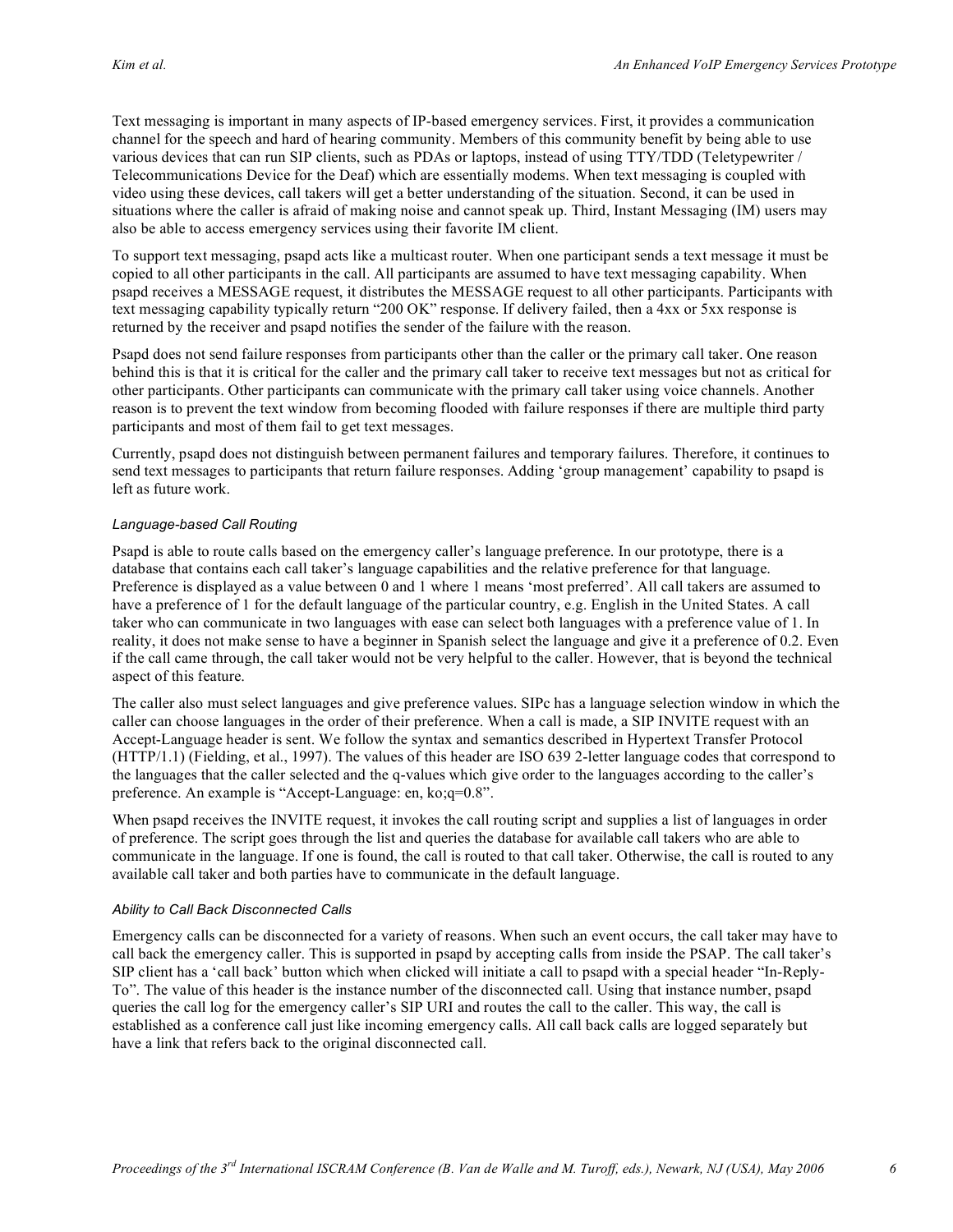### *Ensuring that Callers Cannot Hang Up*

Emergency situations require that calls are not terminated until the call taker decides to do so. Psapd fulfills this requirement by sending a "403 Forbidden" response whenever the caller sends a SIP BYE message. We modified SIPc so that it does not hang up when it receives "403 Forbidden" response. However, this behavior cannot be guaranteed in other SIP clients because RFC 3261, the SIP standard document, states that "the UAC MUST consider the session terminated (and therefore stop sending or listening or media) as soon as the BYE request is passed to the client transaction." Thus, this method currently works only for SIPc, but may be standardized as emergency call behavior in the future.

### *Enhanced Logging*

Psapd supports better logging by recording data of interests directly to the database. Data such as the caller SIP URI, the call taker SIP URI, the time that the call was received and the time that the call taker answered the call are vital and are recorded. All incoming calls are logged regardless of whether they succeeded or failed in getting through. A separate web interface of the call log displays this information and allows call takers to append incident codes and comments to the log. It also calculates and displays call response time, calls per hour, week, or month, and number of calls received by a particular call taker.



**Figure 6. Screenshots of a call taker's monitor**

Figure 6 shows what a call taker would see while answering an emergency call. This screenshot shows a SIP client with video support on the top left, a mapping software underneath the SIP client, and logs of calls on the right.

#### **CONCLUSION**

We have presented new ideas and improvements in design and implementation of the emergency services prototype first proposed in (Mintz-Habib, et al., 2005). A new method for determination of the caller's location was presented with implementation details. It was compared with other methods of location determination also implemented in the prototype. We described Location-to-URL Mapping Protocol and implemented it as a solution to the location-based call routing problem. Lastly, we explained the details of third party call controller in PSAP (psapd) and new features added to the system such as text messaging, language-based routing, call back, and enhanced logging. The improved psapd not only supports more features but is more reliable and robust.

The prototype system is being deployed in a live PSAP in Texas and Virginia for testing and feedback from professional 9-1-1 operators. The prototype will evolve to address the needs of the operators and to become more robust as we conduct multiple test runs.

We still see a lot of room for improvement in terms of performance and features. NENA Technical Information Document for NG E9-1-1 states that "call setup time (dialing of last digit to ring at the PSAP), under expected peak